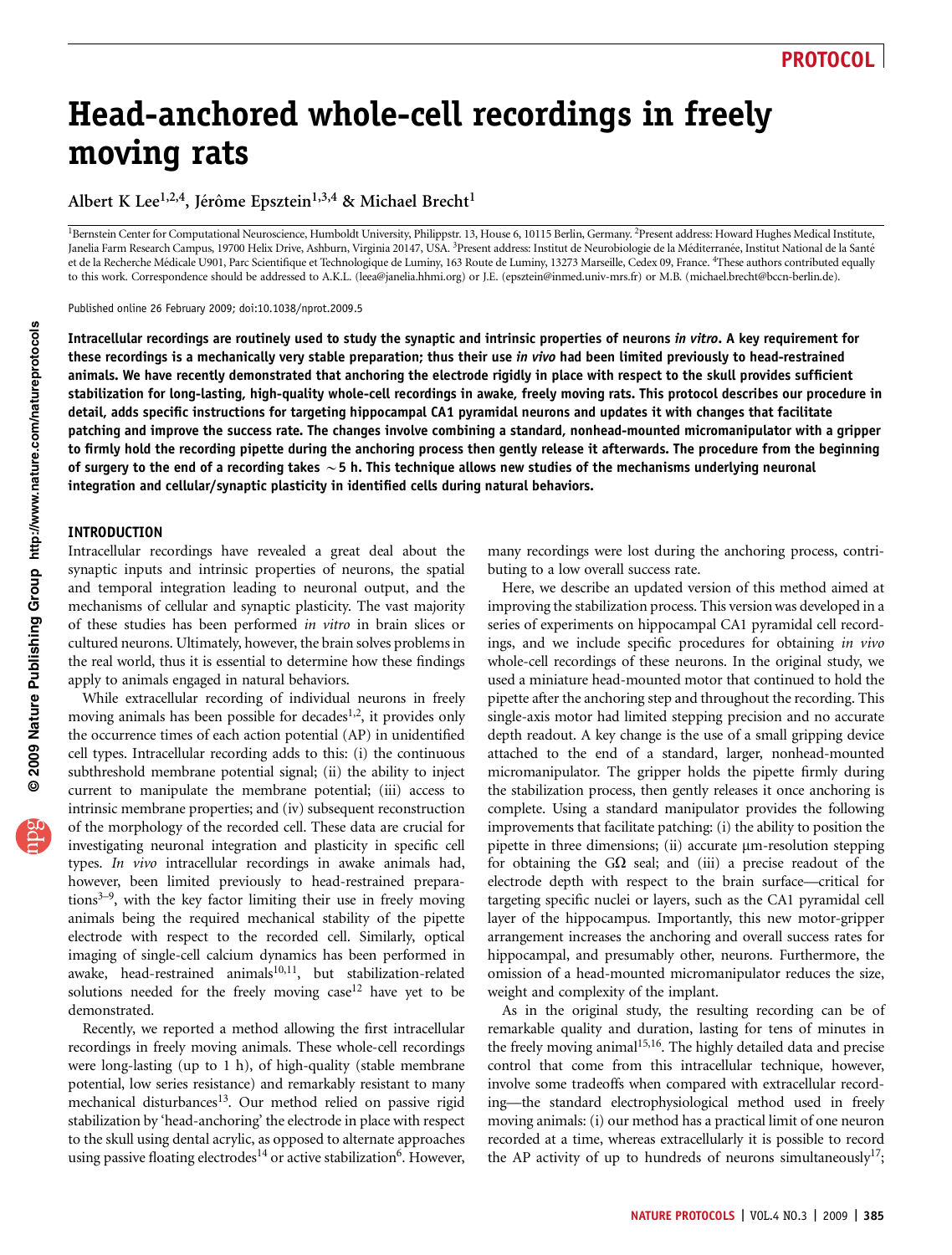(ii) these whole-cell recordings last tens of minutes versus durations of up to months<sup>18</sup> for extracellular recordings; (iii) the whole-cell configuration alters the internal contents of the cell through diffusion and thus may affect its physiology. Owing to these major differences, these two approaches can be viewed as complementary, with each addressing different classes of questions. Another important limitation of our method is, as before, the use of anesthesia. The animal remains anesthetized until the recording is anchored and the animal is transferred to the behavioral arena, then antagonists to the anesthetics are administered and the animal wakes up shortly afterwards. While many key features of the recorded cells' physiology appear to be preserved,

#### MATERIALS

- **REAGENTS**
- .Experimental animals: rats ! CAUTION Appropriate regulations and
- guidelines for animal experiments must be followed.  $\triangle$  CRITICAL As younger animals generally yield recordings with lower series resistance, we used 24- to 28-day-old rats.
- .K-gluconate (Sigma-Aldrich, cat. no. 60245)
- .HEPES (Sigma-Aldrich, cat. no. 54459)
- $\cdot$  Na<sub>2</sub>-phosphocreatine (store at less than or equal to  $-20$  °C; Sigma-Aldrich, cat. no. P7936)
- .KCl (Sigma-Aldrich, cat. no. 60129)
- $\cdot$ MgATP (store at less than or equal to  $-20$  °C; Sigma-Aldrich,
- cat. no. A9187)
- $\cdot$ Na<sub>3</sub>GTP (store at less than or equal to  $-20$  °C; Sigma-Aldrich, cat. no. G8877)
- .KOH solution (Merck KGaA, cat. no. 109108)
- $\cdot$ Biocytin (Sigma-Aldrich, cat. no. 14409)  $\triangle$  CRITICAL Store at -20 °C, protect from light and moisture.
- .NaCl (Sigma-Aldrich, cat. no. 71376)
- 
- 
- . CaCl<sub>2</sub> (Sigma-Aldrich, cat. no. 21108)<br>·MgCl<sub>2</sub> (Sigma-Aldrich, cat. no. 63064)<br>·NaOH solution (Merck KGaA, cat. no. 109137)
- · Medetomidine (Domitor, Pfizer)
- .Midazolam (Dormicum, Roche)
- .Fentanyl (Janssen-Cilag)
- .Atipamezole (Antisedan, Pfizer)
- .Flumazenil (Anexate, Roche)
- .Naloxone (Narcanti, Bristol-Myers Squibb)
- .Lidocaine (Xylocaine, AstraZeneca)
- .Bupivacaine (Marcaine, Sanofi)
- .Agarose (Sigma-Aldrich, cat. no. A9539)
- .Dental acrylic (e.g., Paladur powder and liquid, Heraeus) ! CAUTION The liquid can be potentially irritating to the skin and respiratory pathways, thus handle carefully in a well-ventilated room. EQUIPMENT
- 
- 
- 
- 
- Vibration isolation table (e.g., Newport) (Fig. 1)<br>• Faraday cage (Fig. 1)<br>• Stereomicroscope (e.g., Olympus, Zeiss) (Fig. 1)<br>• Cold light source (e.g., Schott) (Fig. 1)<br>• Stereotaxic apparatus (e.g., Narishige) (Figs.
- 
- .Drill system (e.g., Foredom)
- .Surgical tools (e.g., Fine Science Tools)
- .Stainless steel or gold-plated skull screws
- $\cdot$  Custom-made plastic ring ( $\sim$  6 mm i.d.,  $\sim$  1.5 mm high; see EQUIPMENT SETUP)
- $\cdot$  Custom-made acrylic base ( $\sim$ 1 mm thick) (Fig. 2; see EQUIPMENT SETUP)
- .Custom-made side support (Figs. 2d and 3a–d; see EQUIPMENT SETUP) .Custom-made air tubing/pipette wire assembly (Fig. 2d; see EQUIPMENT
- SETUP)
- .Side connector (e.g., Kleindiek Nanotechnik) (Figs. 2d and 3a–d) .Whole-cell amplifier with miniature headstage (WPC-100 amplifier with PA-
- 50-MM headstage or Abihead 700 amplifier with PA-07 headstage, Abimek)

the effect of these drugs on the brain requires more investigation. And although the animal can be quite behaviorally active after this anesthetic–antagonist procedure, it is not yet known what limits there may be to the complexity of tasks such an animal can perform. Ideally, the use of drugs could be limited to surgery and the patching performed on subsequent days in awake, head-fixed animals that are released afterward for recording during freely moving behaviors.

Even with the modifications presented here, the entire procedure remains quite challenging. Therefore, before attempting the full protocol, we recommend previous training to maximize the rate of obtaining whole-cell recordings in anesthetized animals<sup>8</sup>.

- .Custom-made headstage/light-emitting diode (LED) assembly that can be detached from the animal's head (through a connecting post) after the
- recording is finished (Fig. 2a,c,d; see EQUIPMENT SETUP)<br>
Custom-made counterweight system for reducing weight of headstage/LED assembly on animal's head (see EQUIPMENT SETUP)
- .Motorized stereotax-mounted XYZ micromanipulator (e.g., Luigs &
- Gripper (Universal Microgripper WPT/6, Gassmann Engineering) (Fig. 2a,d) . Audio monitor for listening to extracellular activity (e.g., AM10, Grass
- Technologies)
- .Manometer for monitoring air pressure in pipette (e.g., Sigmann Elektronik)
- .Analog-to-digital converter for acquiring intracellular data (e.g., Heka)
- $\bullet$  Software for acquiring intracellular data (e.g., Patchmaster, Heka)  $\bullet$  Behavioral arena (Fig. 1)
- 
- · Animal position tracking system (e.g., Neuralynx)
- 
- $\cdot$  Video camera (Fig. 1)<br> $\cdot$  Borosilicate glass capillaries (1.5 mm o.d., 0.87 mm i.d.; e.g., Hilgenberg) used to make pipette electrodes
- .Pipette puller (e.g., P-97, Sutter Instrument)
- .Vibratome (e.g., Microm)



Figure 1 | Overview of the experimental setup. Surgery as well as the processes of obtaining and anchoring a whole-cell recording are done while the animal is anesthetized and fixed in the stereotaxic apparatus. The animal is then transferred to the behavioral arena where it wakes up after it is administered antagonists to the anesthetics. While the animal performs a task, the intracellular neural signal is recorded and the behavior monitored from above with video cameras.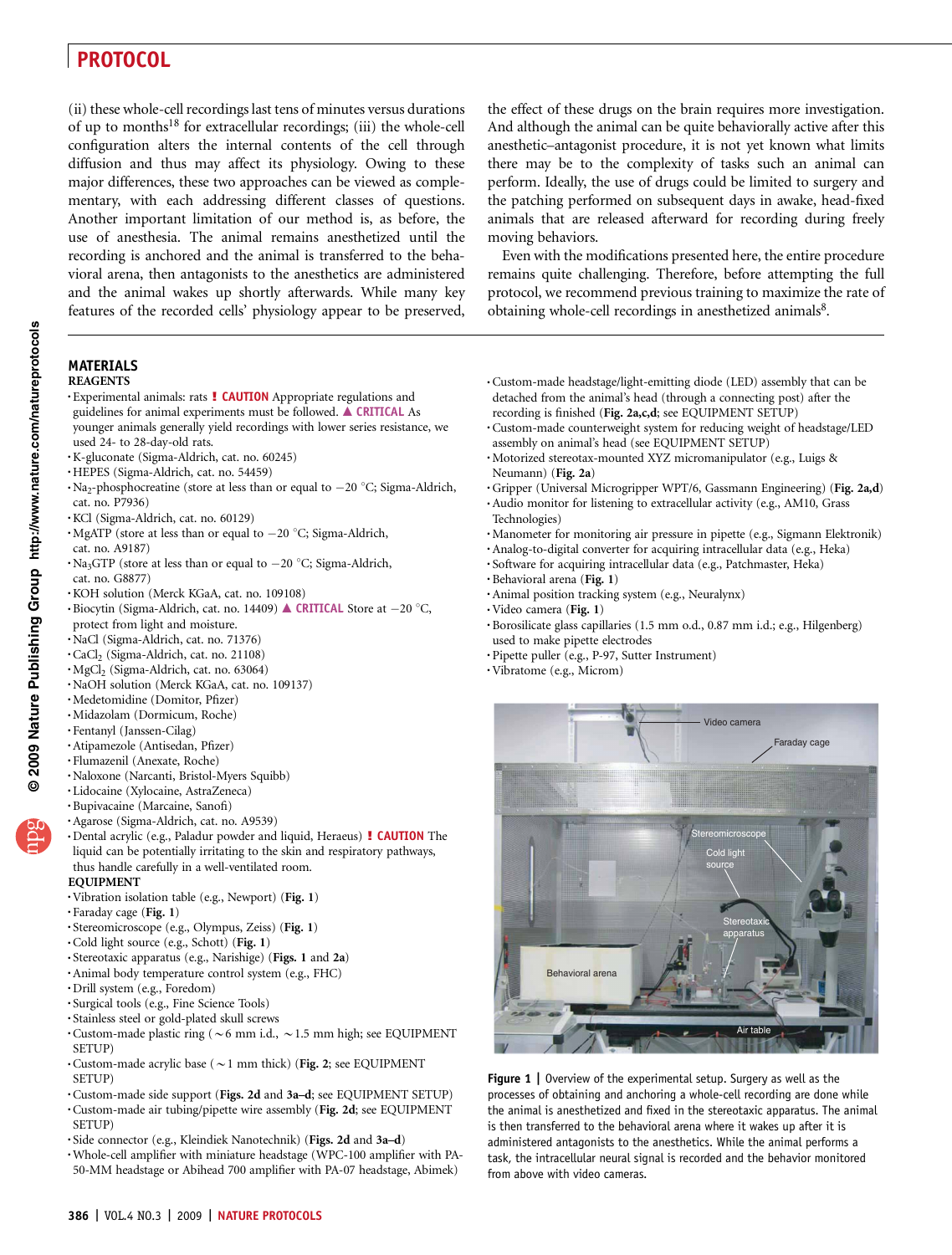#### REAGENT SETUP

Intracellular recording solution Standard whole-cell internal solution containing, e.g., (in mM) K-gluconate 135, HEPES 10, Na<sub>2</sub>-phosphocreatine 10, KCl 4, MgATP 4 and Na<sub>3</sub>GTP 0.3 (pH adjusted to 7.2 with KOH, target osmolality 291 mmol kg<sup>-1</sup>), as well as  $\sim$  0.05% (wt/vol) biocytin.  $\triangle$  CRITICAL Make in advance and store at less than or equal to  $-20$  °C.

Artificial cerebrospinal fluid (ACSF) Standard (e.g., Ringer's) solution containing, e.g., (in mM) NaCl 135, KCl 5.4, HEPES 5, CaCl<sub>2</sub> 1.8 and MgCl<sub>2</sub> 1 (pH adjusted to 7.2 by adding NaOH, target osmolality 290 mmol  $kg^{-1}$ ). Make in advance and store at 4  $^{\circ}$ C.

Anesthetic mix Initial dose consists of a mixture of medetomidine (225 µg kg<sup>-1</sup>), midazolam, (6 mg  $kg^{-1}$ ) and fentanyl (7.5 µg kg<sup>-1</sup>). Supplemental doses of  $\sim$  1/3 of initial dose are administered every 40–45 min afterwards. Make in advance. Antagonist mix for anesthetics Nominally, the initial dose of anesthetics is antagonized with a mixture of atipamezole  $(1 \text{ mg kg}^{-1})$ , flumazenil (600  $\mu$ g kg<sup>-1</sup>) and naloxone (180  $\mu$ g kg<sup>-1</sup>). However, the actual amount of antagonist mix administered should be adjusted to match approximately 20–150% (depending on, for instance, the duration under anesthesia) of the total amount of anesthetic mix administered. Make in advance.

Agar Add 2% (wt/vol) agarose powder to ACSF, heat and stir until clear, then continue to heat and stir throughout the experiment so that it can be used as liquid when necessary. Make in advance before each experiment.

#### EQUIPMENT SETUP

An example of a setup used to obtain whole-cell recordings in freely moving rats is shown at large (Fig. 1), medium (Fig. 2a) and small (Fig. 2d) scales.

Custom-made plastic ring Made by cutting off a piece from the cap of a microcentrifuge tube. Custom-made acrylic base Made by pouring dental acrylic into a mold (shaped as in Fig. 2b). **△ CRITICAL** Make in advance to let the acrylic harden for at least 1 h before use.

Custom-made side support Made from stainless steel tube, e.g., from 18–19 gauge hypodermic needle.

Custom-made air tubing/pipette wire assembly See Figure 2d.  $\triangle$  CRITICAL Make in advance to allow silicone glue time (e.g., overnight) to cure. This part is fragile, so it is advisable to have a spare one ready.

Custom-made headstage/LED assembly Made with a detachable post on the bottom (Fig. 2c,d) so that it can easily be attached through the post to the acrylic base with dental acrylic and, after recording, can easily be removed from the base without damaging the equipment.

Custom-made counterweight system Made by attaching fishing lines to the top of the head-

mounted assembly, looping the ends over pulleys,

then tying weights onto the ends.  $\triangle$  CRITICAL Carefully adjust the weights in advance so that the rat can easily move around the behavioral arena with the assembly on its head.

Pipette electrodes Pull whole-cell pipettes with resistance approximately 5-7 MO. A CRITICAL Make in advance. The approximate overall dimensions are



Figure 2 | Arrangement of head-mounted and non-head-mounted equipment. (a) The gripper is attached to the end of a standard motorized micromanipulator, which in turn is attached to the stereotaxic apparatus. The headstage/LED assembly is initially held by a manual manipulator and then later attached to the head through a post. (b) Initial steps in the construction of the head-mounted assembly, showing the position of the brain exposure, skull screws and acrylic base. (c) Final steps in the construction of the head-mounted assembly, showing the position of the side support and headstage/LED assembly. (d) Headmounted arrangement including gripper that initially holds the pipette. Box: air tubing/pipette wire assembly. T, 3-way tubing connector. (e) Overall shape of pipette. Same scale bar applies to **b** and  $c$ .

1 mm

shown in Figure 2e, that is, the distance between the tip and the point at which the original 1.5 mm o.d. diameter glass capillary starts narrowing should be  $\sim$  5 mm. The tip should have an i.d. of  $\sim$  1 µm. Note that several pipettes must be prepared because a new pipette must be used for each attempt at obtaining a G $\Omega$  seal.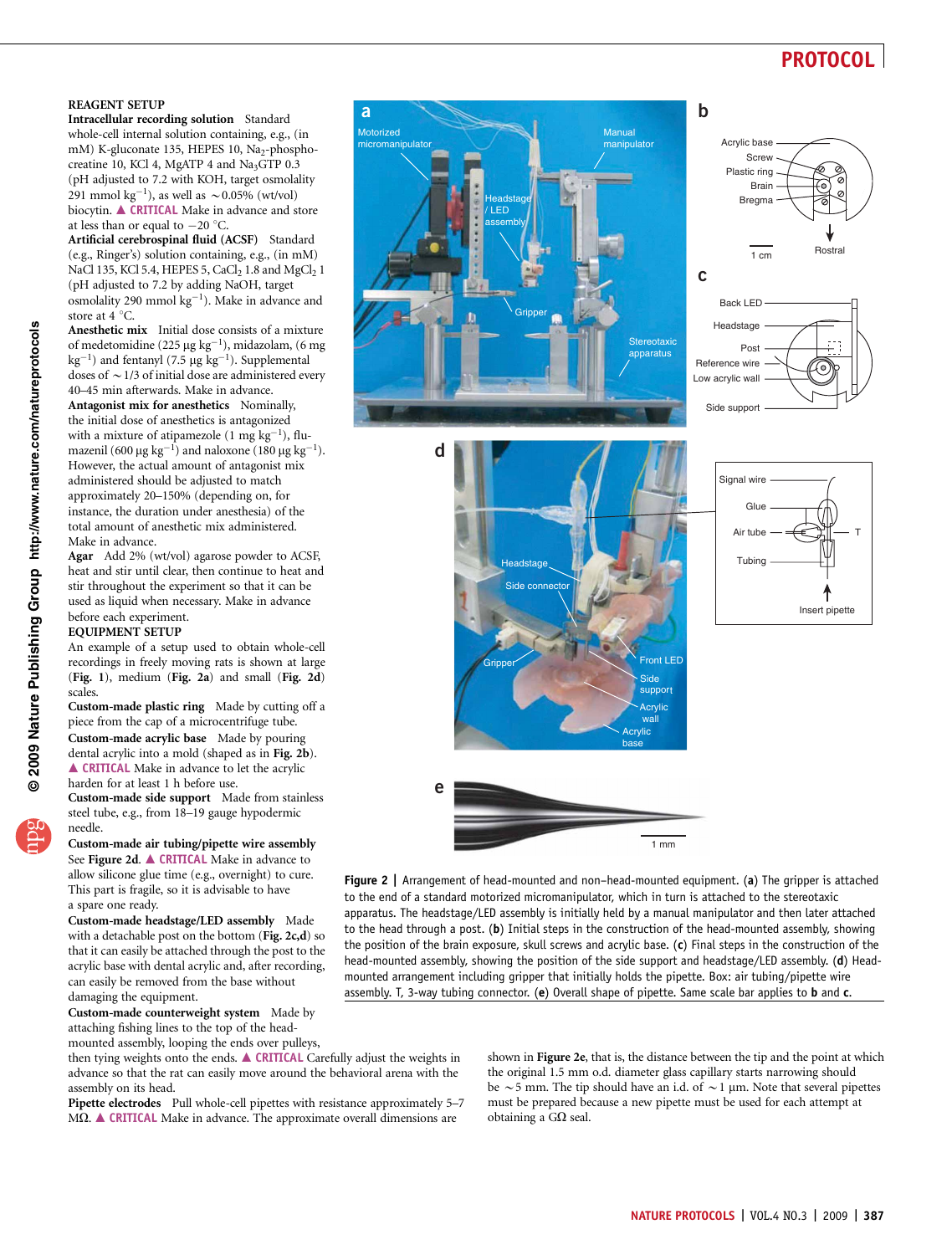**Figure 3** | Anchoring process. (a) Side view of the arrangement of head-mounted items and wholecell recording equipment. (b) Arrangement while advancing electrode in  $\mu$ m-size steps to search for a neuronal membrane, forming a  $G\Omega$  seal, and obtaining a whole-cell recording. Agar is represented in blue. (c) Anchoring consists of applying acrylic (pink) to connect pipette to acrylic base (yellow) and then applying acrylic (green) to connect pipette to side support through side connector.  $(d)$  After the pipette has been anchored with respect to the animal's head, the process of detaching the animal from stereotaxic apparatus begins by first cutting air tube (arrow) then releasing pipette from gripper. (e) Timeline for obtaining whole-cell recording, anchoring pipette to head, detaching animal from stereotaxic apparatus, transferring animal to behavioral arena and waking up animal. Quality of recording during this process was monitored by measuring the baseline membrane potential  $(V_m)$ and series resistance. Mean baseline membrane potential trace was computed by averaging the membrane potential every 1 s, excluding bins in which an AP occurred and/or there was a transient noise artifact. Gray box represents period of large, sustained line noise as the gripper and surgery light were turned on to release the pipette from the gripper. It is followed by a  $\sim$  1-min period of putative artifactual hyperpolarization as the gripper and micromanipulator are moved away



from the animal. Asterisks below timeline represent hyperpolarizing steps (0.2–0.6 nA, 300–500 ms) used to probe series ( $R_S$ ) and input resistance ( $R_N$ ). For the membrane potential values shown here and in Figure 4, a potential of 7 mV has been subtracted to account for the liquid junction potential.

#### **PROCEDURE**

# $\frac{20}{2}$  Expose brain surface  $\bullet$  TIMING  $\sim$  45–60 min

1| Anesthetize the animal by intraperitoneal injection, using standard methods.

! CAUTION Appropriate regulations and guidelines for animal experiments must be followed.

 $\triangle$  CRITICAL STEP Supplemental doses of approximately one-third of the initial dose must be administered every 40-45 min afterward to prevent the depth of anesthesia from becoming too light.

2| Place the animal on a heating pad, shave the fur from the top of the head and then fix the head in the stereotaxic apparatus with earbars and toothbar (Fig. 2a).

3| Inject a local anesthetic (e.g., lidocaine or, for longer-lasting effect, bupivacaine) s.c. into the scalp, apply eye ointment, then cover the eyes to protect them from the surgical light.

- 4| Make an incision along the midline of the scalp and clean the surface of the skull.
- 5| Mark the position for the center of the craniotomy (3.5 mm posterior and 2.5 mm lateral of bregma for dorsal hippocampal target).
- 6| Perform craniotomy (1.5–2.0 mm diameter).

■ CRITICAL STEP Perform this step under the stereomicroscope. The goal is to remove the bone but leave the dura intact to remove it with high accuracy in a second step. As the dura lies just below the bone, make sure to avoid drilling through the bone and dura all at once. Using a small drill bit (e.g., 0.45 mm diameter), drill around the target point to thin the bone in a 1.5–2.0 mm diameter region, then drill lightly around the edges until the bone starts to break. Using forceps, gently break the bone around the circumference, then lift away the bone in the center in one piece.

7| Remove the dura from a small area ( $\sim$  0.5 mm diameter) near the center of the craniotomy (trying to avoid blood vessels as much as possible).

▲ CRITICAL STEP Perform this step at high magnification under the stereomicroscope. All layers of dura must be removed to ensure that the patch pipettes can enter the brain cleanly. Make a small incision in the dura away from any blood vessels using the tip of a new hypodermic needle (e.g., 25 gauge). Using forceps with very fine tips (e.g., Dumont no. 5CO, Fine Science Tools), grab the dura at the incision and gently pull it away until the dura is removed from the desired region. Once the dura is removed, keep the brain surface from drying out (i.e., with ACSF or agar) during the rest of the procedure.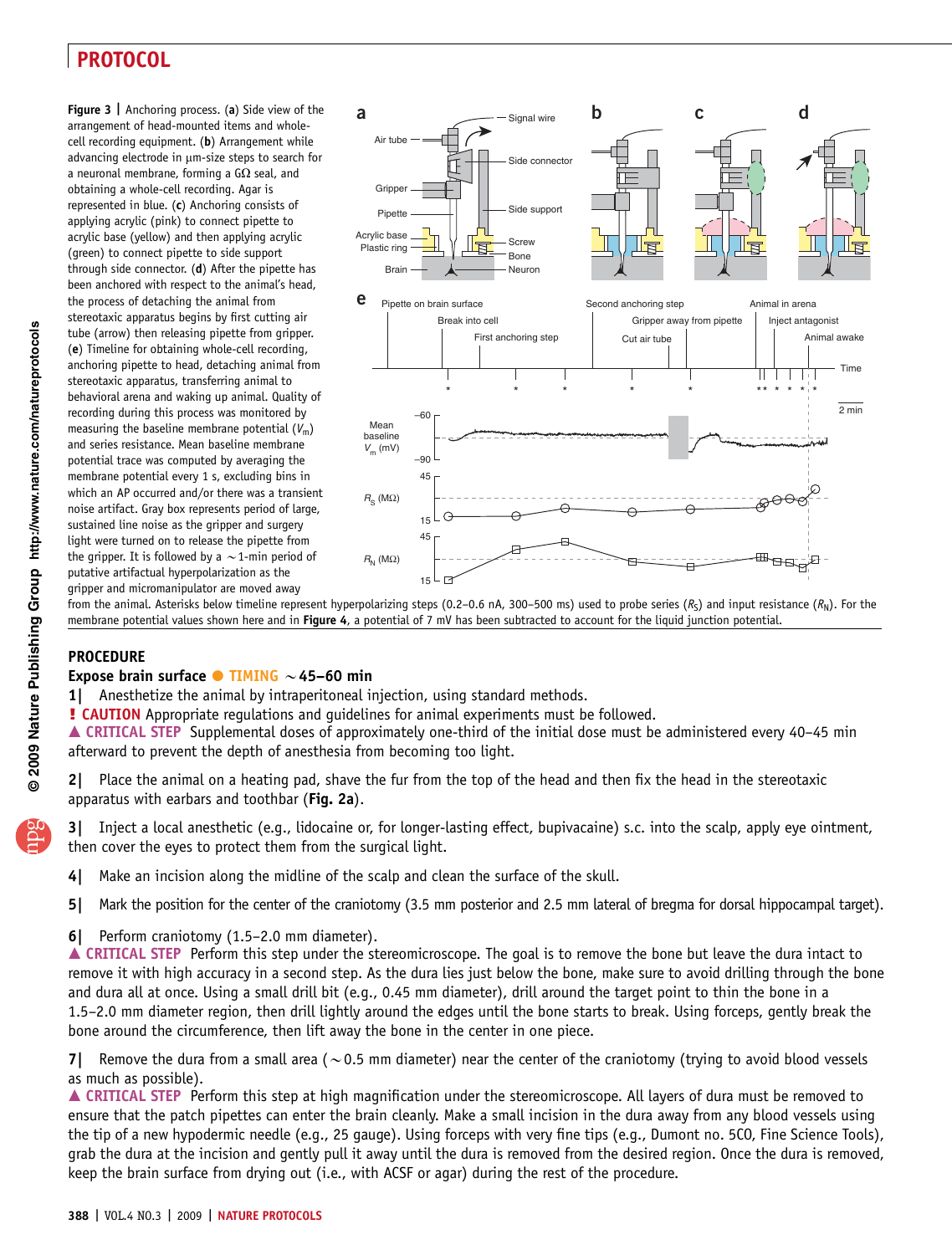# Construct head-mounted assembly  $\bullet$  TIMING  $\sim$  90 min

8| Protect the craniotomy with agar, drill 5–6 holes in the bone, screw a skull screw into each of the holes (Fig. 2b) and then remove the agar.

9| Position the custom-made plastic ring around the craniotomy, centering it with respect to the dura hole, then fill the ring with agar. Position the preprepared acrylic base around the skull (Fig. 2b) and then add acrylic around the ring and screws to connect them to the base. Wait for  $\sim$  5 min for the acrylic to harden.

10| Position the end of an Ag/AgCl reference wire into the plastic ring and then add acrylic to connect it to the base. Make a low acrylic wall ( $\sim$  1 mm high) around the plastic ring (to prevent acrylic from flowing away from the pipette during anchoring) (Fig. 2c). Wait for  $\sim$  5 min for the acrylic to harden.

11| Position a vertical side support for the pipette and then add acrylic to connect it to the base (Fig. 2c,d). Wait for  $\sim$  5 min for the acrylic to harden.

▲ CRITICAL STEP The vertical side support must be carefully positioned at a given distance from where the pipette will be so that a side connector attached to the pipette can reach it.

12| Position the headstage/LED assembly above the base (using the manual manipulator) and then add acrylic to attach it (through its post) to the base (Fig. 2c,d). Wait for  $\sim$  5 min for the acrylic to harden.

# Determine the depth of recording target  $\bullet$  TIMING  $\sim$  15 min

13| Remove the agar with forceps, wash the brain surface by adding ACSF into the ring (with a transfer pipette) and removing it (with surgical swabs), then place an extracellular glass electrode (1–3 M $\Omega$ , made by gently breaking the tip of a 5–7 M $\Omega$ whole-cell pipette) filled with ACSF into the gripper.

14| Use the motorized manipulator to position the electrode tip on the brain surface, zero the manipulator depth reading and then fill the ring with ACSF.

15| To target the dorsal hippocampal CA1 pyramidal cell layer, advance the electrode into the brain quickly to a depth of  $\sim$  1,800 µm, and then advance slowly in  $\sim$  5-µm steps while listening to the extracellular activity using the audio monitor. Sharp-wave/ripple activity can be heard after entering the hippocampus, and it becomes stronger as one approaches the dorsal CA1 pyramidal cell layer ( $\sim$ 2,200 µm). Once the cell layer is reached, bursts of APs can be distinguished. Note this depth as the target depth.

▲ CRITICAL STEP Without an accurate depth estimate, it will be much more difficult to obtain a whole-cell recording from a pyramidal cell layer neuron.

# Obtain whole-cell recording  $\bullet$  TIMING  $\sim$  15 min per pipette attempted (i.e., Steps 17–20)

16| Before attempting to obtain a whole-cell recording, insert (s.c.) into the animal's back, a needle connected to the anesthetics' antagonists supply in preparation for waking the animal up later (i.e., do not inject at this time).

17| Attach a side connector to a new patch pipette filled with intracellular solution. Attach the pipette to the air tubing/ pipette wire assembly (Fig. 2d) then place the pipette into the gripper.

18| Apply high positive pressure (500–800 mbar) to the pipette interior. Remove any ACSF in the ring, position the pipette tip on the brain surface and then zero the manipulator depth reading.

19| Advance the pipette into the brain quickly to  $\sim$  100 µm above the target depth, then quickly reduce the pressure to the search pressure value (e.g., 25–35 mbar). Rotate the side connector against the side support (Figs. 2d and 3a, arrow) and then add agar into the ring.

20| Use standard blind in vivo patch-clamp techniques to obtain a whole-cell recording<sup>8</sup>. Briefly, while in voltage clamp mode, monitor the current response to an applied voltage step ( $\sim$  10 mV amplitude) as one advances the electrode in small steps  $( $2 \mu m$ ). When a consistent decrease in response amplitude is observed, quickly reduce the pressure to zero, then apply gentle$ suction (as necessary) and hyperpolarize the command potential (to approximately  $-60$  mV) until the formation of a G $\Omega$  seal. Apply suction to achieve whole-cell configuration.

21| If a whole-cell recording is not obtained, retract the pipette from the brain, remove the pipette from the gripper, remove the agar from the ring, add ACSF into the ring and then repeat Steps 17–20 (as necessary) until a high-quality whole-cell recording is obtained.

#### ? TROUBLESHOOTING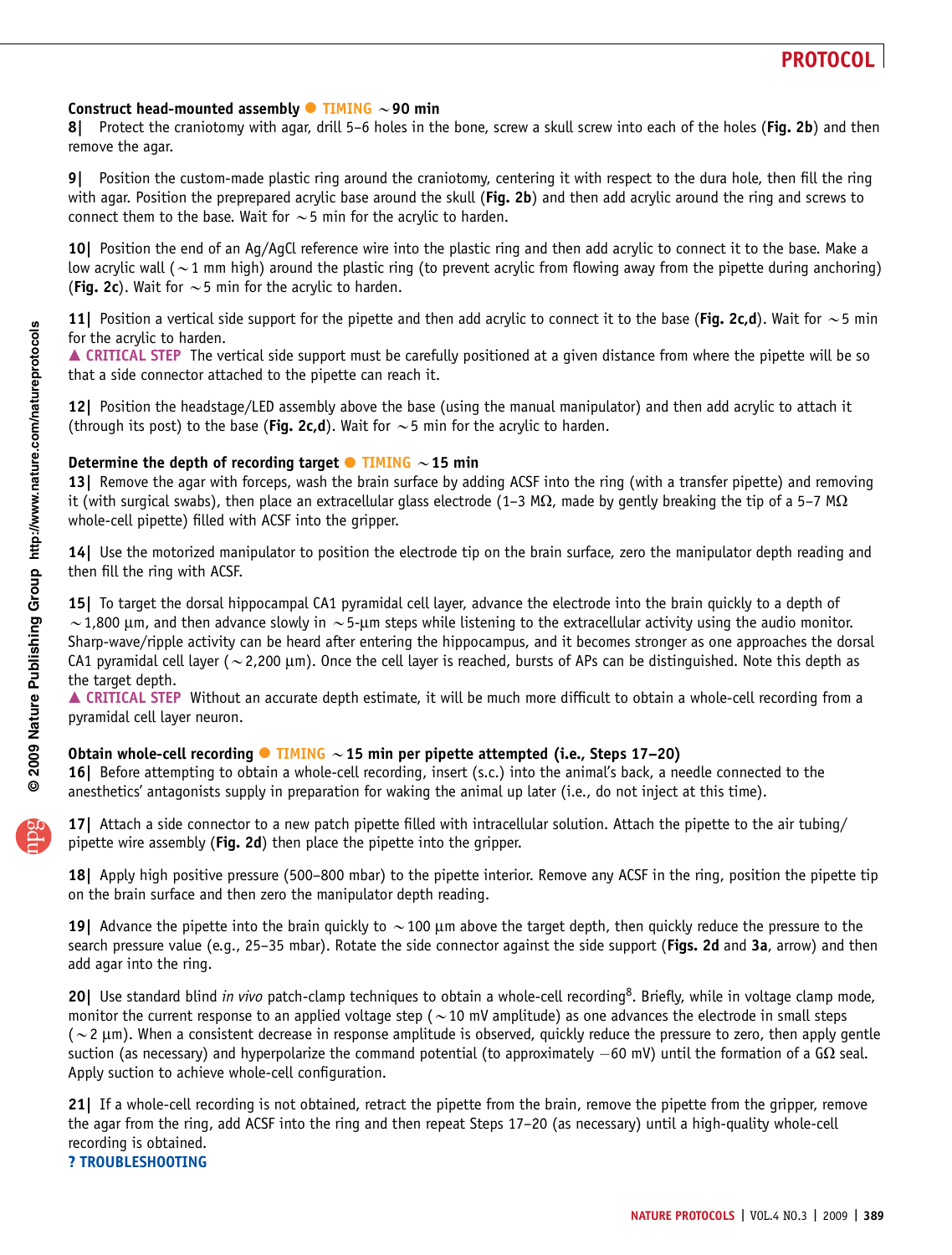# Anchor recording electrode to head  $\bullet$  TIMING  $\sim$  15 min

22| Wait a few minutes to assess the stability of the whole-cell recording, then apply acrylic ( $\sim$ 0.03 ml, or enough for a  $\sim$  0.5-mm-thick layer) inside the low wall to completely surround the pipette and connect it to the base (Fig. 3c, pink). Wait for  $\sim$  5 min for the acrylic to harden.

**A CRITICAL STEP** Use a syringe and needle (e.g., 19 gauge) to apply acrylic in a precise manner. Monitor the membrane potential (in current clamp mode) or holding current (in voltage clamp mode) and series resistance during the anchoring process to assess recording quality (Fig. 3e).

#### ? TROUBLESHOOTING

23| Apply acrylic ( $\sim$  0.03 ml) to the side connector to connect the pipette to the side support (Fig. 3c, green). Wait for  $\sim$  5 min for the acrylic to harden.

**A CRITICAL STEP** Use a syringe and needle (e.g., 19 gauge) to apply acrylic in a precise manner. Monitor the membrane potential (in current clamp mode) or holding current (in voltage clamp mode) and series resistance during the anchoring process to assess recording quality (Fig. 3e).

#### ? TROUBLESHOOTING

# Wake up animal  $\bullet$  TIMING  $\sim$  10 min

24 Cut the air tube, open the gripper, move the gripper away from the pipette (Fig. 3d), remove the eye cover, release the animal from the stereotaxic apparatus (i.e., toothbar and earbars) and then carefully carry the animal over to the behavioral arena.

25| Inject antagonists to the anesthetics (adjust the amount depending on the total amount of anesthetics injected). The animal should wake up within  $\sim$  3 min. ? TROUBLESHOOTING

#### Record data

26| Record electrophysiological and behavioral (video + position tracking) data<sup>13</sup> (Fig. 4).

#### Recover morphology of recorded neuron

27| At the end of the recording session, inject an overdose of anesthetics (e.g., ketamine 200 mg kg<sup>-1</sup> + xylazine 10 mg  $kq^{-1}$ ), wait until the animal is anesthetized, then detach the headstage/LED assembly from the head.

28| Perfuse the brain transcardially with saline followed by a 4% (wt/vol) paraformaldehyde solution, using standard methods. Pull the pipette out from the brain and anchoring material.

**29** Remove the brain and store it overnight at 4  $\degree$ C in a 4% paraformaldehyde solution.

**PAUSE POINT** The brain should be stored in the paraformaldehyde solution for no more than 1–2 d, and afterward it can be stored in a phosphate-buffered solution for  $\sim$  1 week.

30 Slice the brain with a vibratome (e.g., into  $150$ - $\mu$ m-thick sections) and then process the slices using the avidin– biotin–peroxidase method $19$  to visualize the biocytin-filled cell morphology (Fig. 4a).

Figure 4 | Whole-cell recordings of hippocampal neurons in freely moving rats. (a) Morphology of a CA1 pyramidal neuron at lower (left) and higher (upper right) magnification. (b) For the cell in  $a$ , firing pattern in response to depolarizing current step and voltage response to hyperpolarizing current step just after breaking into cell. Arrow indicates hyperpolarization 'sag.' (c) For the cell in a, membrane potential (black) during period when animal is awake and moving around behavioral arena. AP shown at expanded timescale to the right. Corresponding speed of animal's head (blue). (d) Membrane potential (AP doublet shown at expanded timescale to the left) and head speed for a second CA1 neuron in a freely moving animal. (e) Membrane potential (AP shown at expanded timescale to the left) and head speed for a third CA1 neuron in a freely moving animal.  $DG =$  dentate gyrus,  $so =$  stratum oriens,  $sp =$  stratum pyramidale,  $sr =$  stratum radiatum,  $slm =$  stratum lacunosum-moleculare.

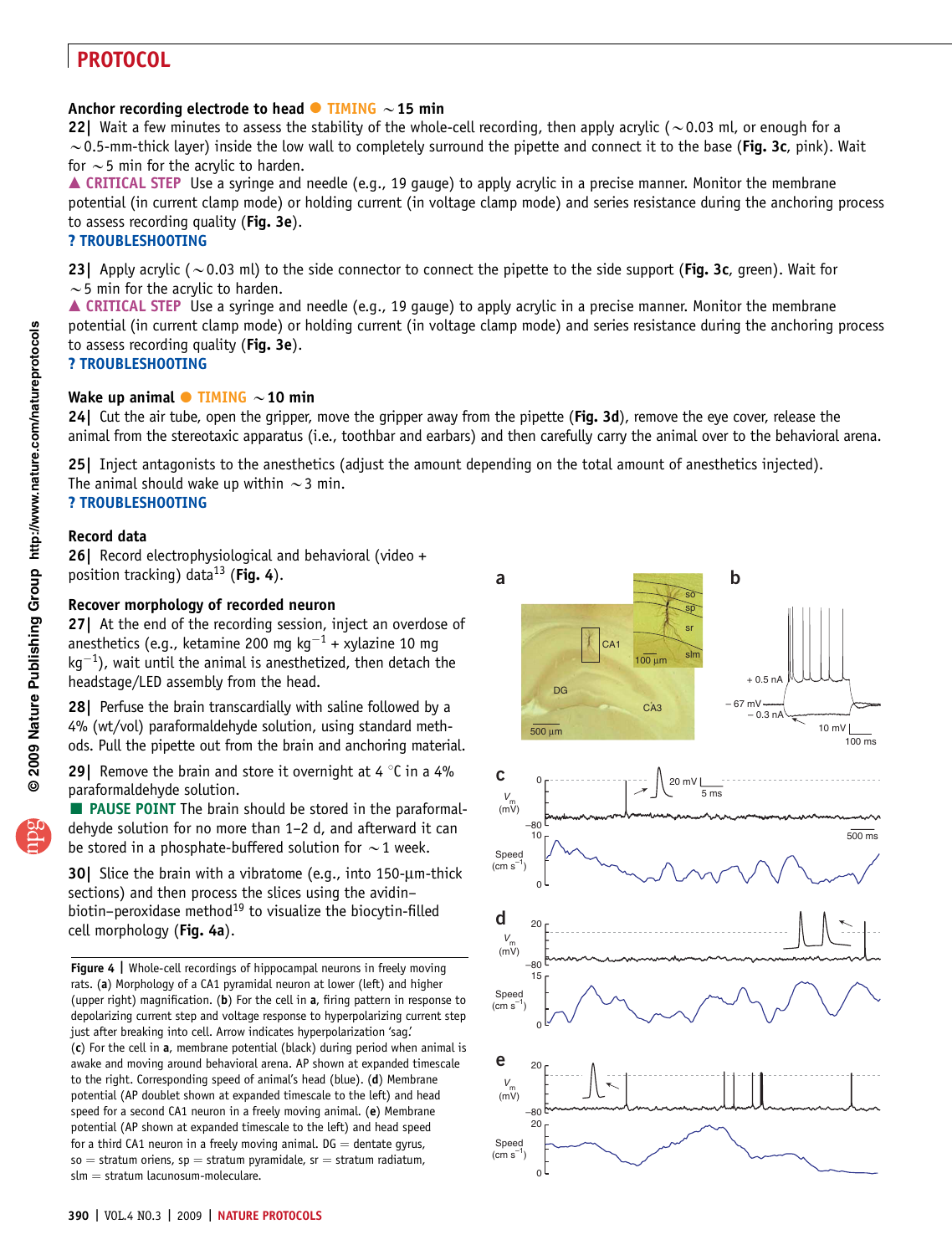# $\bullet$  TIMING

For an experienced user, the procedure from the time of the initial injection of anesthetics to the end of a recording takes  $\sim$  5 h. The largest source of timing variability comes from the number of attempts needed to obtain a whole-cell recording, as each additional attempt requires a new pipette and takes another  $\sim$  15 min. Assuming previous training with anesthetized animals, it should require about five attempts to obtain a whole-cell recording.

#### ? TROUBLESHOOTING

Troubleshooting advice can be found in Table 1.

TABLE 1 | Troubleshooting table.

| <b>Steps</b> | Problem                                                                                                                                                               | <b>Possible reason</b>                                                                                                                                                      | <b>Solution</b>                                                                                                                                                                                                                                                                                                                                                    |
|--------------|-----------------------------------------------------------------------------------------------------------------------------------------------------------------------|-----------------------------------------------------------------------------------------------------------------------------------------------------------------------------|--------------------------------------------------------------------------------------------------------------------------------------------------------------------------------------------------------------------------------------------------------------------------------------------------------------------------------------------------------------------|
| 21           | $G\Omega$ seal is consistently obtained on fewer than<br>20% of pipette attempts                                                                                      | Pipette does not enter brain cleanly (often indicated<br>by a large decrease in the current response amplitude and so on<br>upon entry)                                     | Clean brain surface of unremoved dura, blood                                                                                                                                                                                                                                                                                                                       |
|              |                                                                                                                                                                       | Pipette does not reach search depth cleanly (indicated<br>by a smaller current response amplitude at search<br>depth when compared with original value at<br>brain surface) | Start pipette at different position on brain<br>surface (in case pipettes have been passing<br>through large blood vessels beneath brain<br>surface)                                                                                                                                                                                                               |
|              |                                                                                                                                                                       | Criterion for deciding when to reduce pressure to zero<br>and attempt to form a seal is incorrect                                                                           | Change total distance pipette is advanced<br>after observing initial decrease in current<br>response amplitude                                                                                                                                                                                                                                                     |
|              |                                                                                                                                                                       | Pipette tip is not optimal                                                                                                                                                  | Increase resistance of pipettes; change the<br>shape of pipette tip                                                                                                                                                                                                                                                                                                |
|              |                                                                                                                                                                       | Osmolality of internal solution is not in target range                                                                                                                      | Remake internal solution                                                                                                                                                                                                                                                                                                                                           |
|              |                                                                                                                                                                       | Animal is unhealthy                                                                                                                                                         | Reduce the depth of anesthesia in future<br>experiments; use heavier and/or older animals<br>that stay healthier under anesthesia                                                                                                                                                                                                                                  |
| 22 and 23    | Recording is lost (indicated by a large depo-<br>larization of baseline membrane potential<br>and/or large increase in series resistance)<br>during anchoring process | Acrylic used for anchoring shrinks and moves<br>pipette                                                                                                                     | Reduce the amount of acrylic used for<br>anchoring; increase force of gripper; replace<br>qripper (because of gradual mechanical run-<br>down); decrease distance between first<br>anchoring layer (Fig. 3c, pink) and bottom of<br>gripper                                                                                                                        |
| 25           | Animal exhibits low level of behavioral activity Animal is unhealthy<br>after waking up                                                                               |                                                                                                                                                                             | Shorten the duration of animal being under<br>anesthesia                                                                                                                                                                                                                                                                                                           |
|              |                                                                                                                                                                       | Amount of antagonists to anesthetics given is not<br>optimal                                                                                                                | Finding the right amount to give is somewhat<br>complex and varies with many factors. To<br>begin with, from total amount of anesthetic<br>mix administered, determine the amount of<br>antagonist mix theoretically needed to fully<br>antagonize it. Vary the actual amount of<br>antagonist mix administered between $\sim$ 20%<br>and 150% of this full amount |

#### ANTICIPATED RESULTS

Using this procedure, high-quality whole-cell recordings can be obtained in freely moving rats<sup>15,16</sup>. Several examples of recordings acquired with our modified method that show stable baseline membrane potentials and overshooting APs along with the corresponding speed of head movement are shown in Figure 4. Two of these three cells were subsequently morphologically recovered and verified to be CA1 pyramidal neurons (Fig. 4a–d). Starting from the moment when each animal woke up, these recordings lasted for 16 min (Fig. 4a–c), 4 min (Fig. 4d) and 16 min (Fig. 4e). With such data, one can correlate the detailed sub- and suprathreshold (AP) neural activity with the animal's automatically tracked (from the animal position tracking system) and/or visually observed (from the video camera recording) behavior<sup>15,16</sup> as described previously<sup>13</sup>, as well as with the specific anatomy of the cell.

As emphasized earlier, the first requirement for obtaining such recordings is the ability to get whole-cell recordings in anesthetized animals on a regular basis. Once this is satisfied, the overall success rate for getting recordings in freely moving animals is the product of a series of steps—each of which, starting from a given whole-cell recording in an anesthetized animal,